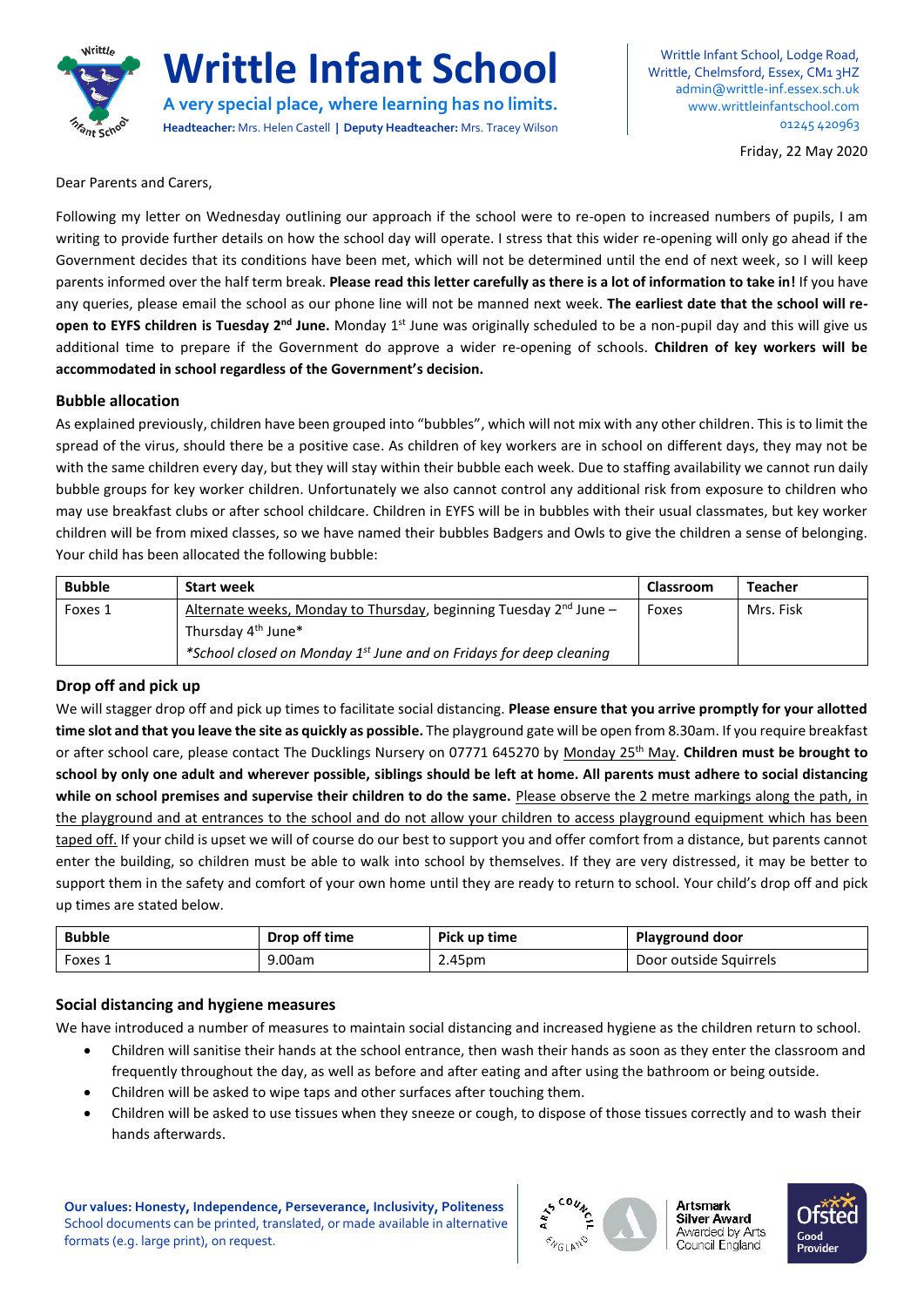- Individual resources will be used wherever possible, with any shared equipment reduced, only used by one bubble at a time and cleaned after use.
- Classes have been re-arranged to distance children and staff and reduce available touch-points (photos below).
- Children will be asked to maintain their distance from staff and each other wherever possible.
- Only one class at a time will be allowed to use corridors.
- Children will no longer run errands or move around the school unnecessarily.
- Use of the playground will be staggered at break and lunch time so that it is only used by one bubble at a time.
- Lunch will be eaten in the classroom. Ashlyns will provide a packed lunch if requested (details below).
- The school will be closed on Fridays for deep cleaning of classrooms before the arrival of the next bubble group.

## **Preparing for school**

In sending your child to school we assume that you have understood and accepted the additional hygiene requirements and social distancing arrangements in place and that we have your full support in preparing your child for these measures at home and ensuring that they are observed in school. You may well be anxious about their return and as a school we acknowledge the enormous responsibility we have in trying to prevent the spread of the virus. However as I have said previously, we cannot guarantee a risk-free environment. Please support our efforts to minimise the risk by strictly observing the following:

- **If ANY member of your household is unwell with a fever, new persistent cough or loss of/change to their sense of smell or taste, you must follow the NHS guidance on self-isolation for your whole household and not send your child to school.** You must inform the school by 8am, so that we can tell other families in your child's bubble that one of their class-mates is self-isolating. Absence for any other reason must be reported by 9.15am.
- **We strongly encourage testing of children or their family members if they are experiencing symptoms of coronavirus.**  Everyone over the age of 5 can now get a test, and even if your child is younger than this, they will still qualify as they or their sibling are attending a school or childcare setting. If the test is negative, you can end your self-isolation. If the test is positive you must let us know so that we can take appropriate action in school. **If a child at school tests positive then their whole bubble, including staff, will be asked to self-isolate.**
- **If someone in your household is extremely clinically vulnerable (shielded), we do not recommend that your child returns to school** as it is acknowledged that children in this age group are highly unlikely to be able to follow the stringent social distancing guidelines necessary to protect their family member.
- **Parents must be readily available to collect children should they become ill** as they may well be in an isolation room until they are picked up. Children cannot be collected by anyone outside their household. **You must ensure that we can contact you immediately in an emergency.**
- If you do not wish your child to attend their allocated week, you must let us know by the Thursday prior to their arrival.
- **Parents/carers are no longer permitted inside the school building, including the reception area/toilet.** In the event of an emergency, please observe the distance markers if you need to approach the office. Meetings with parents will be conducted by telephone or by pre-arranged appointment at a safe distance. We are readily available to all parents by telephone and email.
- **Please ensure that you remind children how to wash their hands thoroughly for 20 seconds, including their wrists.**  We cannot go into the bathroom area with them, so this frequent task will need to be done independently.
- Children are not permitted to wear face coverings in school, in accordance with government advice.
- You are strongly encouraged to wash school uniform every day. Unfortunately we cannot sell new uniform at the moment, so if you do not have enough uniform to last the week we will understand, but uniform does help the children to realise that they are now back at school, with different rules to those they may have been used to at home.
- **Please do not send in PE kits** as children will not be changing for PE. However, children's clothing and footwear must be suitable for physical activity – summer dresses, formal trousers and sandals can be substituted for leggings, joggers, shorts that are easy to move around in and trainers. We will not be able to tie shoelaces, so please ensure the children's shoes have Velcro fastenings.
- **We will no longer administer medicines unless they are listed on an agreed medical plan**, e.g. an epipen or inhaler. Parents must administer any necessary antibiotics, pain relief or hayfever medication before school and consider whether their child is well enough to be in school if they require medication throughout the day.
- Please apply long lasting sun cream before school when the weather is hot and ensure your child has a named hat in school.
- We will endeavour to deal with children who need to change their clothes, for example due to a toilet mishap, but as we will have fewer staff in school, we may need to call upon parents more often than usual.